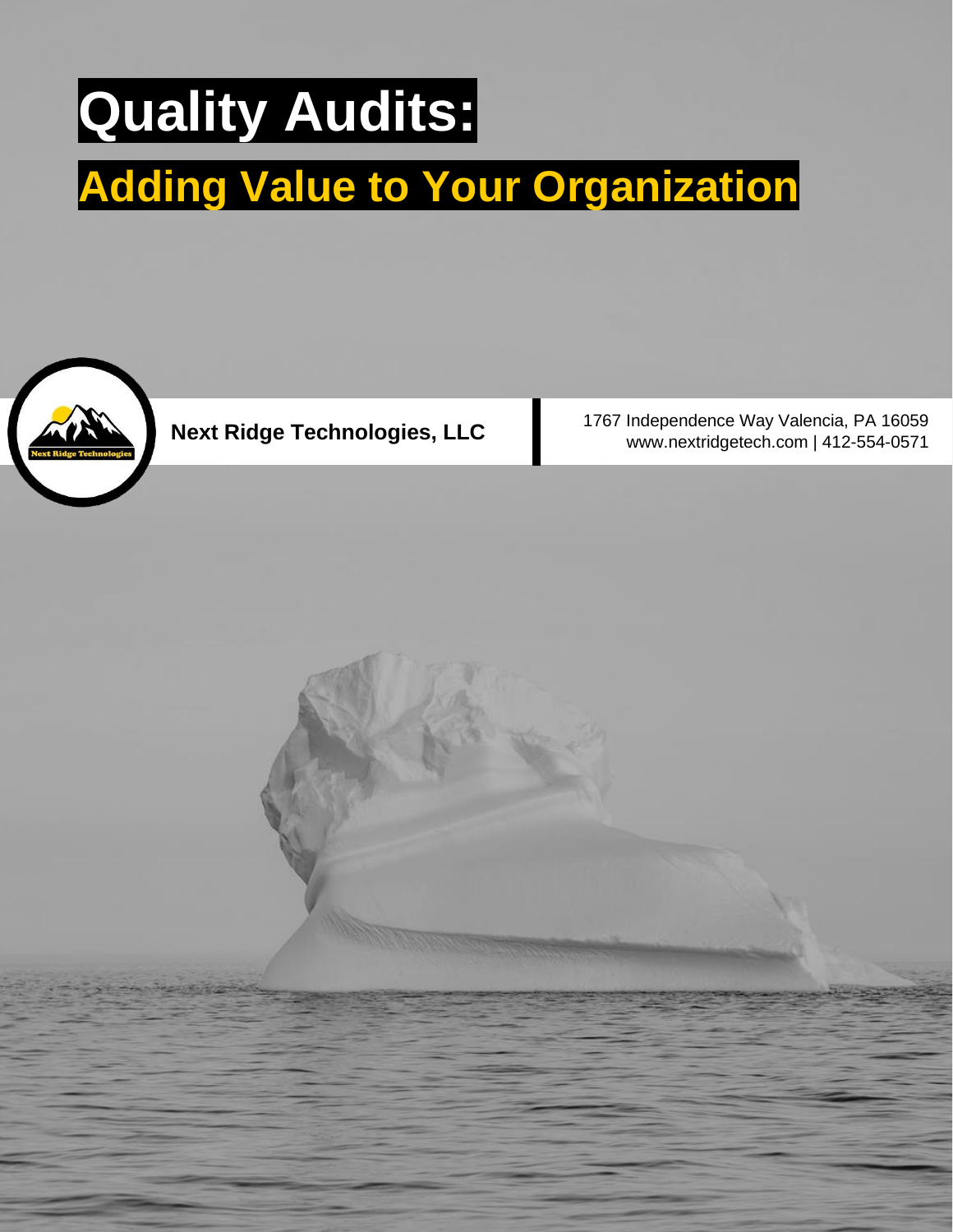### **The Problem**

Quality audits are typically performed to assure compliance to quality systems, programs, standards, or regulations such as ISO9001, ASME NQA-1, or 10CFR50 App B. Audits are performed by qualified members of your own organization (first-party audits), external parties such as consultants or customers (second-party audits), or by an independent organization such as a registrar or licensing agency (third-party audits). These different types of audits serve an intended purpose, are important, and have merit. However, quality audits are too often performed as a "box-checking" activity and do not provide real value to the organization; this is especially true for internal audits and supplier audits. Furthermore, quality systems tend to evolve to meet auditors' criteria and drift from being an effective and efficient means to run the business, train new employees, and establish standard processes and work instructions. The result is a quality management system that is restrictive and bureaucratic, is not universally understood, and subsequently is not followed because it no longer serves the needs of the business. Instead, the quality management system ends up being a cumbersome set of administratively burdensome documents, must be maintained, and is not routinely used as part of the core business system. Poor quality system audits are the primary cause of these cascading events. They can reduce or, at best, do not improve the quality of products and services while creating costs that have no matching benefits. While its critical for quality assurance functions to maintain sufficient independence from cost and schedule, there is a better way.

### **The Solution**



Although assuring compliance of a business's quality management system to the appropriate quality standards and regulations is critical, quality audits can also be used to improve business processes and increase the overall performance of the organization. Achieving a balance is possible and the first step is for the organization to view the key elements as a system that work in harmony with one another and not in opposition of one another. This is where quality audits are key. They can be the link to assure compliance as well as drive improvements in both the quality management system and business processes.

**Quality Management System.** Whether a business is certified or complies with a commercial quality management system standard (IS9001, ASME, 10CFR50 App B, GMP, IATF 16949, etc.) or not, it is important to have documented processes. Doing so enables better training,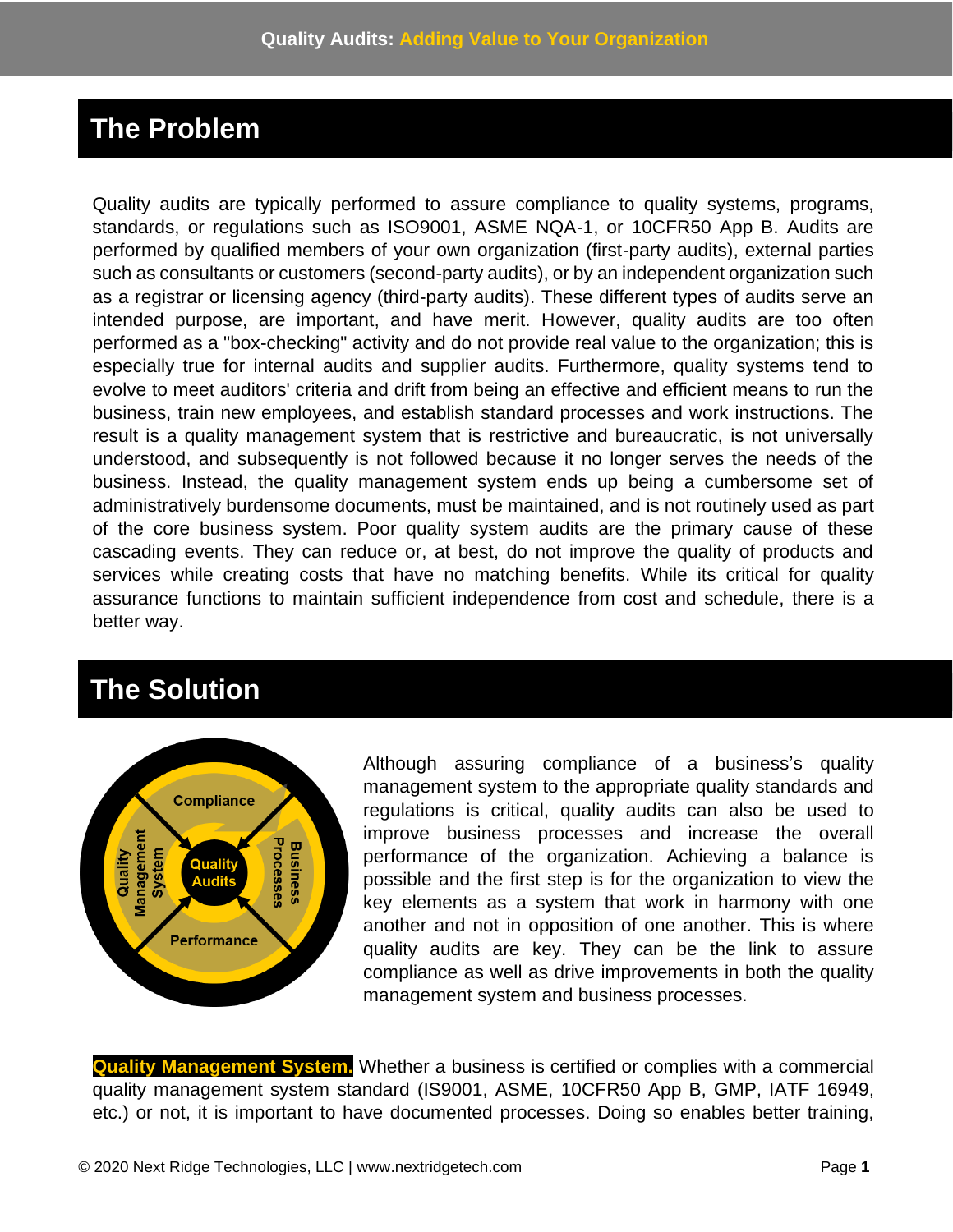ensures consistency of process outputs (products and services), and reduces the reliance on "tribal knowledge". These documented processes should be based on business processes, reflect policies and procedures, and comply with the applicable quality standard. In addition to assuring compliance to the applicable quality management system standard, quality audits can serve the purpose of identifying gaps and subsequently aligning business processes and quality system standards.

**Compliance.** Traditionally, quality audits are focused on three elements of compliance: 1) inclusion of the quality management standard in the company's quality management system, 2) implementation procedures that reflect the quality management system, and 3) objective evidence that the applicable standards are being implemented. Many times, there are several ways to comply with quality management system standards. Therefore, it is possible to ensure that the quality management system standard is implemented in a way that complies with the standard, effectively enables the business processes, and maintains the requisite independence that is necessary. All too often, companies



implement quality management system standards in a manner that increases the administrative burden. Auditing your quality management system in a way that keeps these key points in mind can improve your quality management system and the overall effectiveness of business processes simultaneously.



**Performance.** Well planned, organized, and objective audits can provide a valuable insight into the performance of a quality management system as well as business processes in general. Further, by utilizing a standard audit process, standardizing checklists, communicating effectively, training employees, establishing audit metrics, implementing a system to monitor audit results over time, and ensuring that meaningful changes occur from audit results will create value for any organization. These tenets can be applied to both internal audits as well as supplier audits and pertain to compliance audits, process audits, and product audits.

Integrating audit results into the overall assessment of the business is a powerful way to take an organization to the next level of performance and create lasting value.